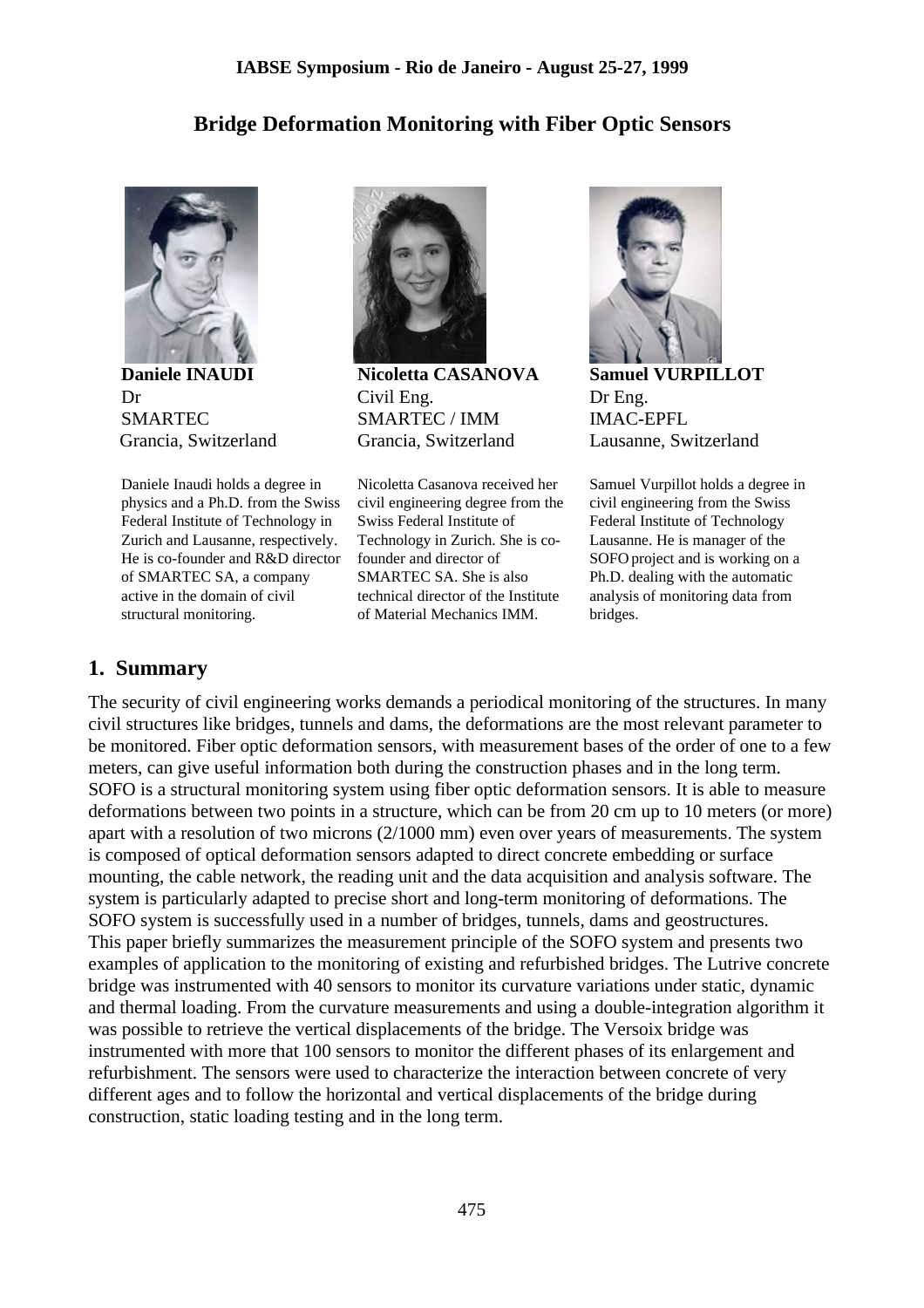# **2. Bridge Monitoring**

The security and maintenance of bridges, tunnels, dams requires periodic monitoring, maintenance and restoration. Excessive and non-stabilized deformations are often observed in concrete bridges and although they rarely affect the global structural security, they can lead to serviceability deficiencies.

Furthermore, accurate knowledge of the behavior of the structures is becoming more important as new structures become lighter, new building techniques are introduced and an increasing number of existing bridges are required to remain in service beyond their theoretical service life. Monitoring, both in the short and long term, helps to increase the knowledge of the real behavior of the structure and in the planning of maintenance intervention.

In the long term, static monitoring requires an accurate and very stable system, able to relate deformation measurements often spaced over years.

Currently available monitoring transducers, such as inductive and mechanical extensometers, GPS, microbending sensors or accelerometers are only suitable for performing measurements in a short range of frequencies. Moreover, some of these techniques are still in the development stage and are only used in laboratory experiments (for example, GPS). Other systems do not offer enough information about the desired parameter (for example, an accelerometer gives the frequency of vibration, but displacement calculations are not always accurate).

Thus, there is a real need of a unique system capable of covering structural deformation requirements in wide range of frequencies.

## **2.1 Short- vs. long-gage sensors**

The monitoring of a new or existing bridge can be approached either from the material or from the structural point of view. In the first case, monitoring will concentrate on the local properties of the materials used (e.g., concrete, steel, timber, composite materials,…) and observe their behavior under load, temperature variations or aging. Short base length strain sensors are the ideal transducers for this type of monitoring approach. If a very large number of these sensors are installed at different points, it is possible to extrapolate information about the behavior of the whole structure from these local measurements.

In the structural approach, the structure is observed from a geometrical point of view. By using long gage length deformation sensors with measurement bases much larger than the characteristic dimensions of the materials (for example a few meters for a concrete bridge), it is possible to gain information about the deformations of the whole structure and extrapolate on the global behavior of the construction materials. The structural monitoring approach will detect material degradation like cracking or flow only if they have an impact on the shape of the structure. This approach usually requires a reduced number of sensors when compared to the material monitoring approach. The availability of reliable strain sensors like resistance strain gages or, more recently, fiber Bragg gratings [1, 2] have historically concentrated most research efforts in the direction of material monitoring rather than structural monitoring. This latter has usually been realized using external measuring methods like triangulation, dial gages and invar wires. Interferometric fiber optic sensors like the SOFO system now offer an interesting means of implementing structural monitoring with internal or embedded sensors.

## **3. The SOFO fiber optic monitoring system**

In recent past years, fiber optic sensors have gained in importance in the field of structural monitoring. They are the ideal choice for many applications, being easy to handle, dielectric, immune to EM disturbances and able to accommodate deformations up to a few percents.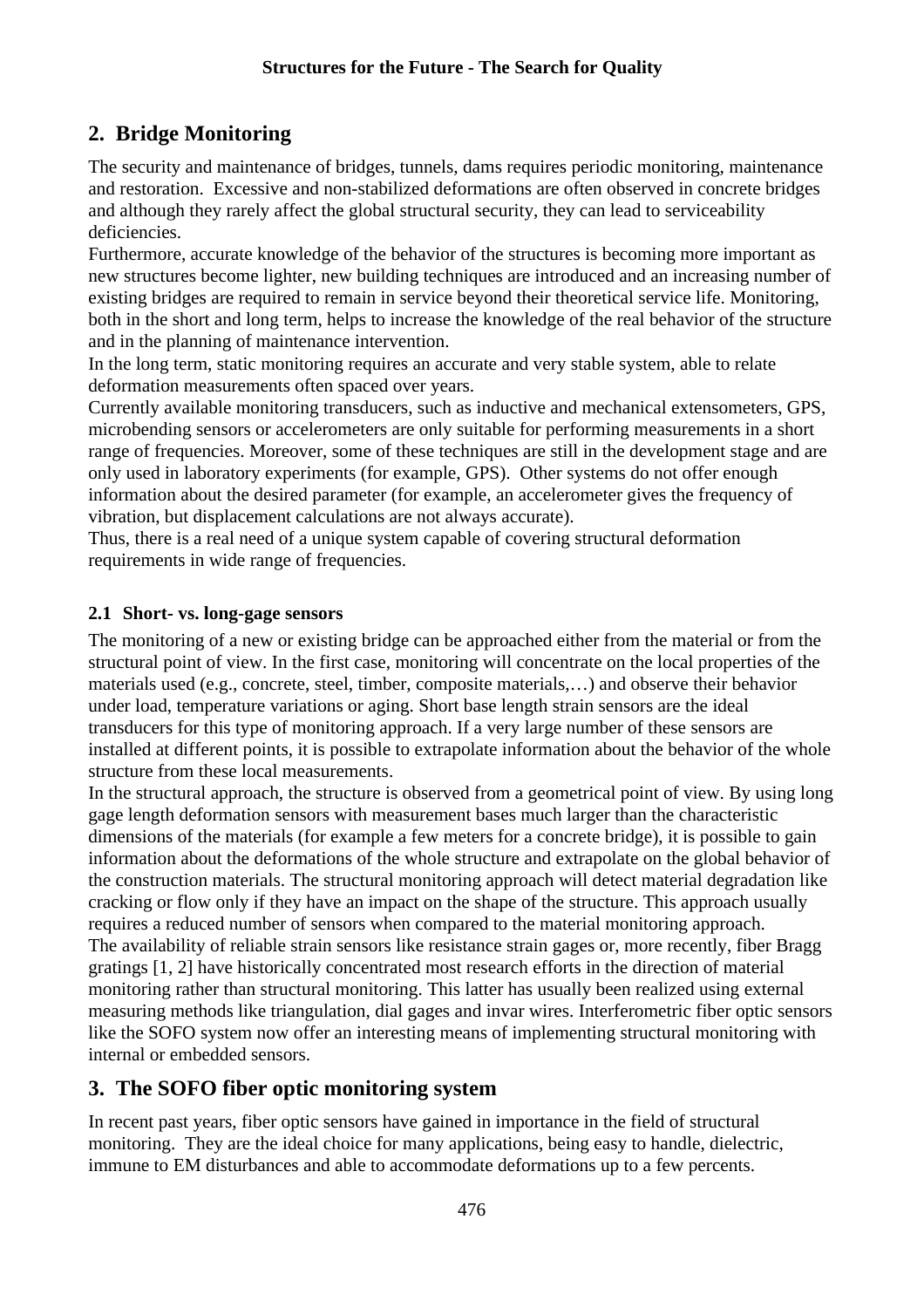## **IABSE Symposium - Rio de Janeiro - August 25-27, 1999**

The IMAC laboratory at EPFL has developed a non-incremental, long-term monitoring system based on low-coherence interferometry, which has successfully been used in several bridges [3], tunnels [4], dams [5] and other civil engineering structures. This system is named  $SOPO^{\circ}$  (the French acronym of "Surveillance d'Ouvrages par Fibres Optiques" or structural monitoring by optical fibers). A detailed description of the functional principle of this system can be found in the cited literature [6, 7]. In this contribution we will concentrate on static measurements, however the SOFO system is being extended to dynamic measurements. In the near future it will therefore be possible to perform on the same network of sensors both dynamic and long-term measurements. The following table resumes the performance of the SOFO system:

| <b>Parameter</b>             |                                                                                                |
|------------------------------|------------------------------------------------------------------------------------------------|
| Gage length                  | 20cm to 10m for standard sensors                                                               |
|                              | Up to 50m with special (long) sensors                                                          |
| Cable length                 | Up to $5 \text{ km}$                                                                           |
| Resolution                   | $2\mu$ m, independently from gage length                                                       |
| Dynamic range of the sensors | 1% elongation, 0.5% shortening for standard sensors                                            |
|                              | Can be modified for special sensors (elongation $\varepsilon$ , shortening 3- $\varepsilon$ %) |
| Precision                    | Better than 0.2% of the measured deformation                                                   |
| Measurement speed            | Less than 10 seconds per measurement                                                           |
| Stability                    | Drift not observable over at least four years                                                  |

# **4. Data Analysis**

The data analysis software packages interpret the data stored by the acquisition software in a database. Some of these packages are general and can be used with each type of structure, while others are aimed to a precise structure or structure type. Examples of such tools are:

- *Displacement evolution analysis:* This general-purpose package extracts the results concerning a single sensor and displays them as a function of time or load. The data can than be exported to other software packages, like spreadsheets or other graphical tools for adequate representation.
- *Curvature:* In bridges, beams, slabs, vaults and domes, it is possible to measure the local curvature and the position of the neutral axis by measuring the deformations on the tensile and compressive sides of a given element. In many cases, the evolution of the curvature can give interesting indication on the state of the structure. For example, a beam, which is locally cracked, will tend to concentrate its curvature at the location of the cracks. Furthermore, by double integration of the curvature function, it is possible to retrieve the displacements perpendicular to the sensor direction. This is particularly interesting since in many cases the engineers are interested in deformations that are at a right angle to the natural direction in which the fiber sensors are installed. For example: in a bridge the fibers are installed horizontally, but vertical displacement are more interesting. In a dam the fibers are installed in the plane of the wall, but displacements perpendicular to it have to be measured. Application examples of these data analysis techniques will be given in the application section.
- *Statistics*: Another software package allows the analysis of deformation data from structures undergoing statistically reproducible loads (such as traffic).

## **5. Application examples**

## **5.1 The Versoix Bridge**

The North and South Versoix bridges are two parallel twin bridges. Each one supported two lanes of the Swiss national highway A9 between Geneva and Lausanne. The bridges are classical ones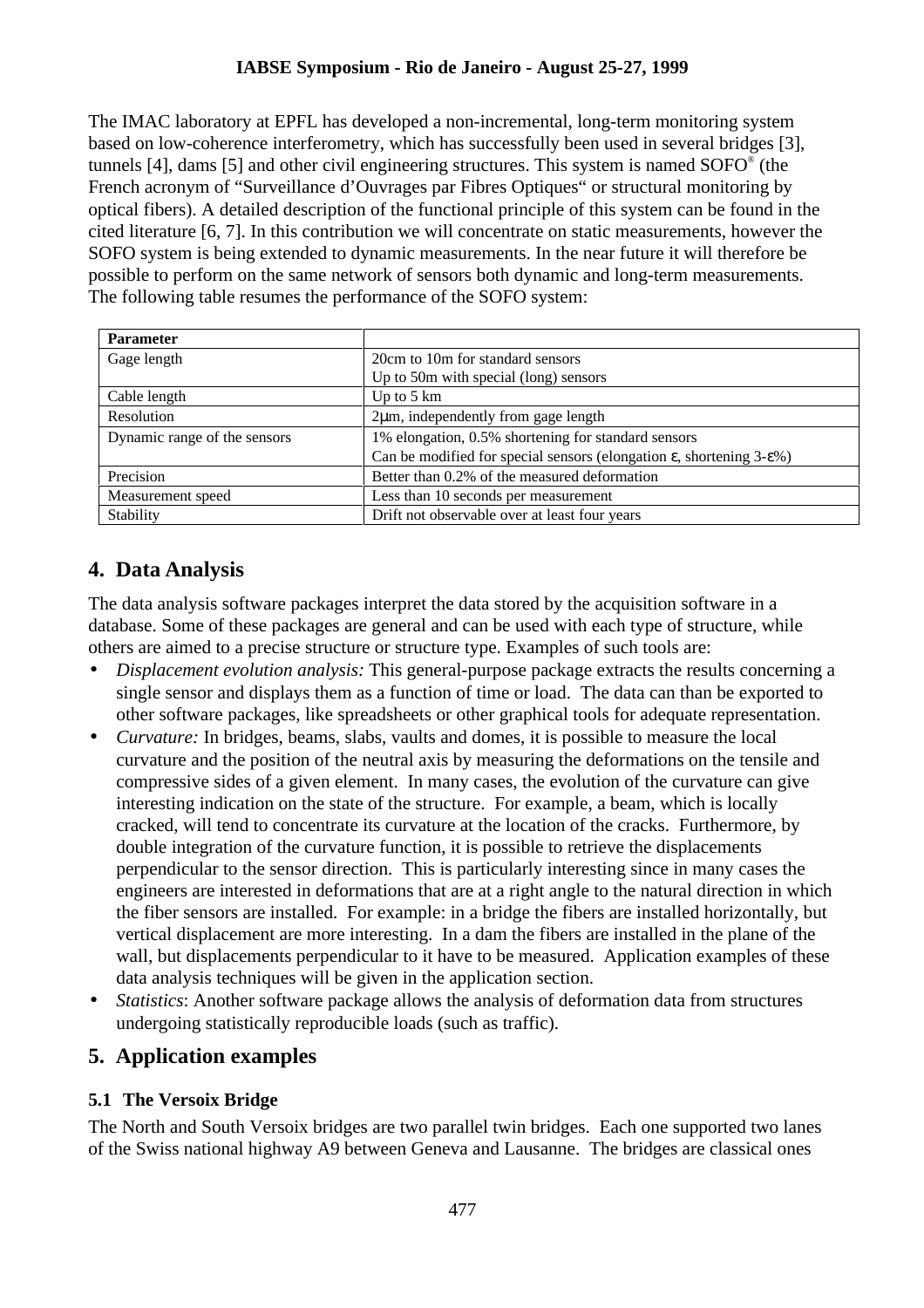consisting in two parallel pre-stressed concrete beams supporting a 30 cm concrete deck and two overhangs.

In order to support a third traffic lane and a new emergency lane, the exterior beams were widened and the overhangs extended. The construction progressed in two phases: the interior and the



Figure 1: The Versoix Bridge during the rehabilitation works



Figure 1: The Versoix Bridge cross-section and placement of the sensors

was instrumented with more than hundred of these sensors.

#### **5.1.1 Fiber optic instrumentation**

To obtain a good representation of the bridge deformations, it was necessary to find a mean to measure the horizontal, vertical and torsion displacements of the bridge during the different construction phases and in the long term. To measure them, we decided to use an algorithm retrieving the displacements from curvature measurements. In order to guarantee a sufficient redundancy and



Figure 2: Typical deformation measurement over 8 months

to follow the concrete pouring stages of 14 m, 1 section of sensors was placed each 7 m. Because of budget limitations, only 2 of the 6 spans were instrumented. A preliminary study by finite element

exterior overhang extension. The first one began by the demolition of the existing internal overhang followed by the reconstruction of a larger one. The second phase consisted to demolish the old external overhang, to widen the exterior web and to rebuild a larger overhang supported by metallic beams. Both phases were built by 14 m stages. Because of the added weight and prestressing, as well as the differential shrinkage between new and old concrete, the bridge bends (both horizontally and vertically) and twists during the construction phases. In order to increase the knowledge on the bridge behavior and performance and to optimize the concrete mix, the engineer choose low-coherence SOFO sensors to measure the displacements of the fresh concrete during the setting phase and to monitor the long term deformations of the bridge. The bridge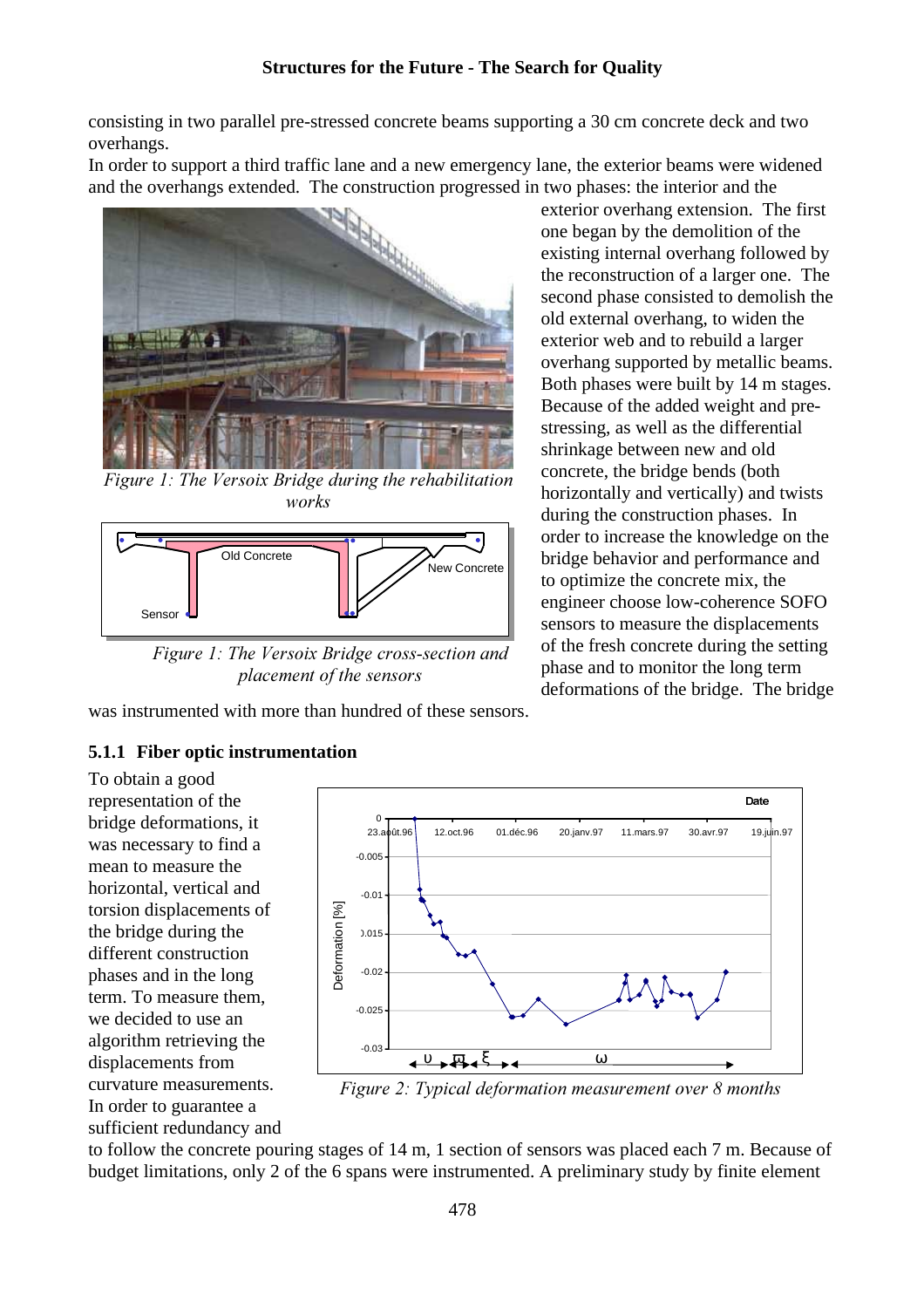#### **IABSE Symposium - Rio de Janeiro - August 25-27, 1999**

simulation showed that the deformations of the two spans could be approximated by two 5th degree polynomial functions. At least 4 curvatures measurements for each span are therefore necessary to obtain the bridge spatial displacements. In each section, five sensors have been embedded in the new concrete and one sensor has been installed on the surface of the old concrete (see **Figure 1**). To obtain a good representation of the mean curvature, sensors with four-meter active length were chosen. Two additional sensors were installed to give information about the differential shrinkage between the old and the new concrete. These sensors are rigidly connected to the existing concrete and their measurements can be compared with parallel sensors placed in the newly added concrete. This installation scheme is repeated 12 times, 5 times in the first span and 8 in the second one. The horizontal and vertical curvature is calculated separately for each of the 12 sections using all the 8 sensors. The spatial displacements are then calculated by integrating the mean curvature of the 12 sections.

#### **5.1.2 Measurements on single sensors**

Figure 2 shows the typical concrete deformations measured in one sensor during the first 8 months. All the optical fiber sensors of a same concrete pouring stage indicate about the same behavior. On the graph, four phases are distinguishable: the first is the drying shrinkage (phase 1), followed by a stabilization phase (phase 2) and finally there is a zone of variation (phase 3) corresponding to the thermal elongation of the bridge. Phase 4 is due to the decrease of the bridge temperature during the month of November 1996. These variations are consistent with a temperature variation of about 10°C that was actually observed.

#### 5.1.3 Global displacement measurements

The horizontal and vertical displacements of the first two spans of the bridge were calculated using the double-integration algorithm previously described.

**Figure 3** shows the horizontal displacement of the two spans of the bridge as calculated by the algorithm, for different times and relatively to the line Abutment-Pile 2. The observed 'banana' effect is due to the shrinkage of the concrete of the new exterior overhang. This effect stabilizes to a value of 5 mm of horizontal lateral displacement after one month.

During a load test, performed in May 1998 after the end of construction works, the vertical displacement of the bridge was also monitored using the fiber optic sensors.

Figure 4 shows the measurement with SOFO sensors (Vertical Displacement Calculated) compared to those obtained with dial gages (invar wires under the bridge). This load pattern (Case A) consists in 6 trucks placed on the second span of the bridge (position 73 in the graph). The error of the

algorithm is estimated from the deviation from a flat surface of the section deformations (the algorithm is based on the assumption that plan sections remain plain under load). The algorithm (Vertical Displacement Calculated) retrieves within in the error interval the position of the first pile (not entered as a boundary condition for the integration) and matches the vertical displacement measured with the dial gages.

The overall precision in the horizontal and vertical



Figure 3: Horizontal displacement of the bridge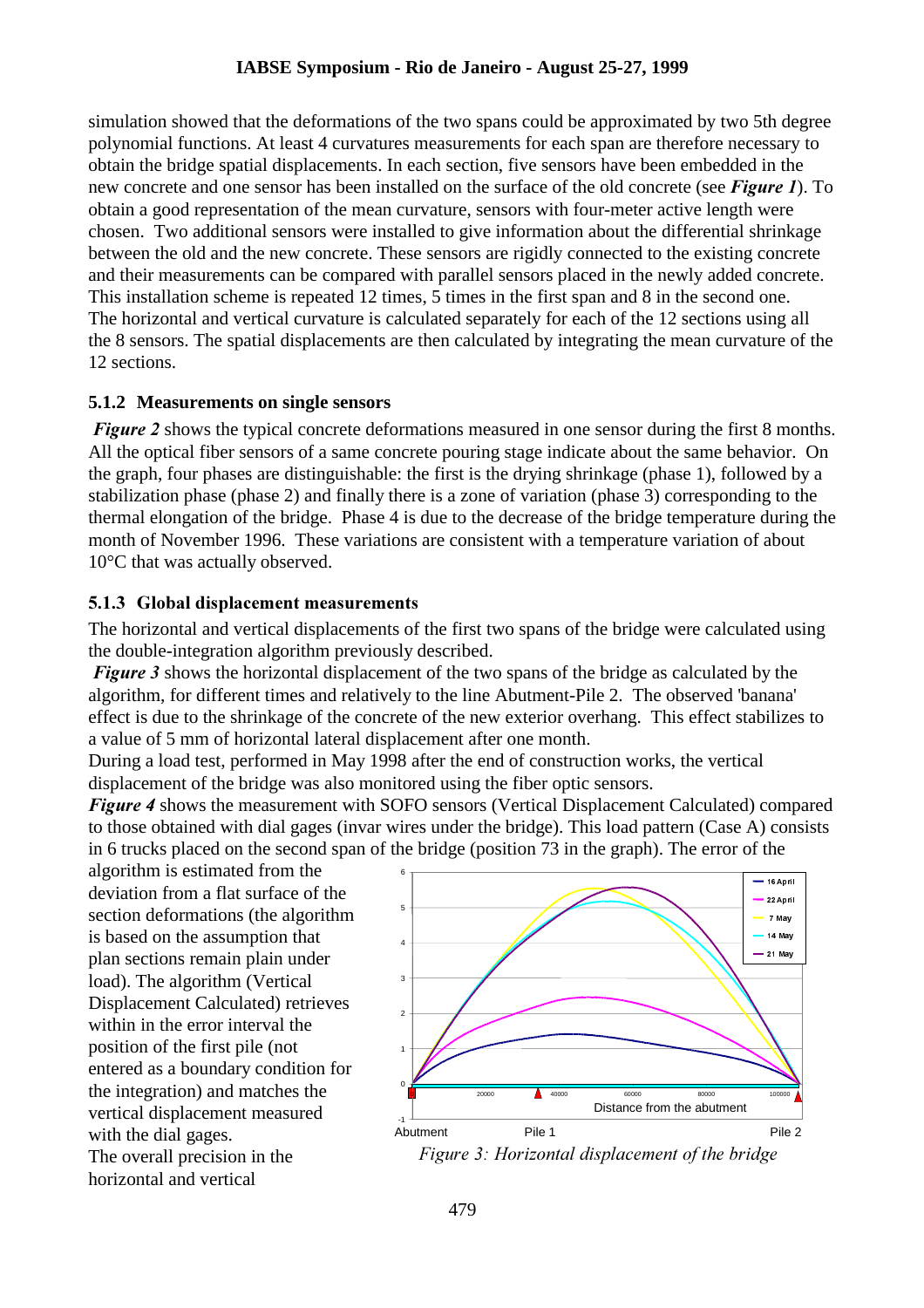

displacements of the two spans can be evaluated to 0.2 mm, a remarkable figure for a total integration length of over 100m. This shows that it is indeed possible to retrieve the global deformations of a bridge using internal horizontal measurements. If the deformations have to be known in an absolute referential and since the internal sensor can not give information on the rigid-body motion of

Figure 4: Vertical displacement, load case A

the structure, it is necessary to complement the sensor network with at least two absolute measurements systems, for example inclinometers, GPS systems or additional sensors connecting the bridge to external reference points.

## 5.2 The Lutrive Bridge

The Lutrive (Switzerland) North and South bridges are two parallel twin bridges. Each one supports two lanes of the Swiss national highway A9 between Lausanne and Vevey. Built in 1972 by the corbelling method with central articulations, the two bridges are gently curved  $(r = 1000 \text{ m})$ and each bridge is approximately 395 m long on four spans. The two bridges have the same cross-



section. It consists of a box girder of variable height (from 2.5m to 8.5m) and two slightly asymmetric cantilevers meant to reduce the effect of torsion in the curved bridges.

 The fourth span of the South bridge, fitted with an hydrostatic leveling system measuring vertical displacements since 1988, was instrumented with 30 6m long SOFO sensors. To measure the curvature variations, the sensors are installed in pairs at the interior of the box girder.

Curvatures are measured with sensors placed near to the top and the bottom of bridge web and the vertical displacements can be retrieved by double integration of the curvatures. The sensors were used for quasi-static testing under thermal loading and under a static load-charging test [6], as well as for statistical analysis of the dynamical deformations [8].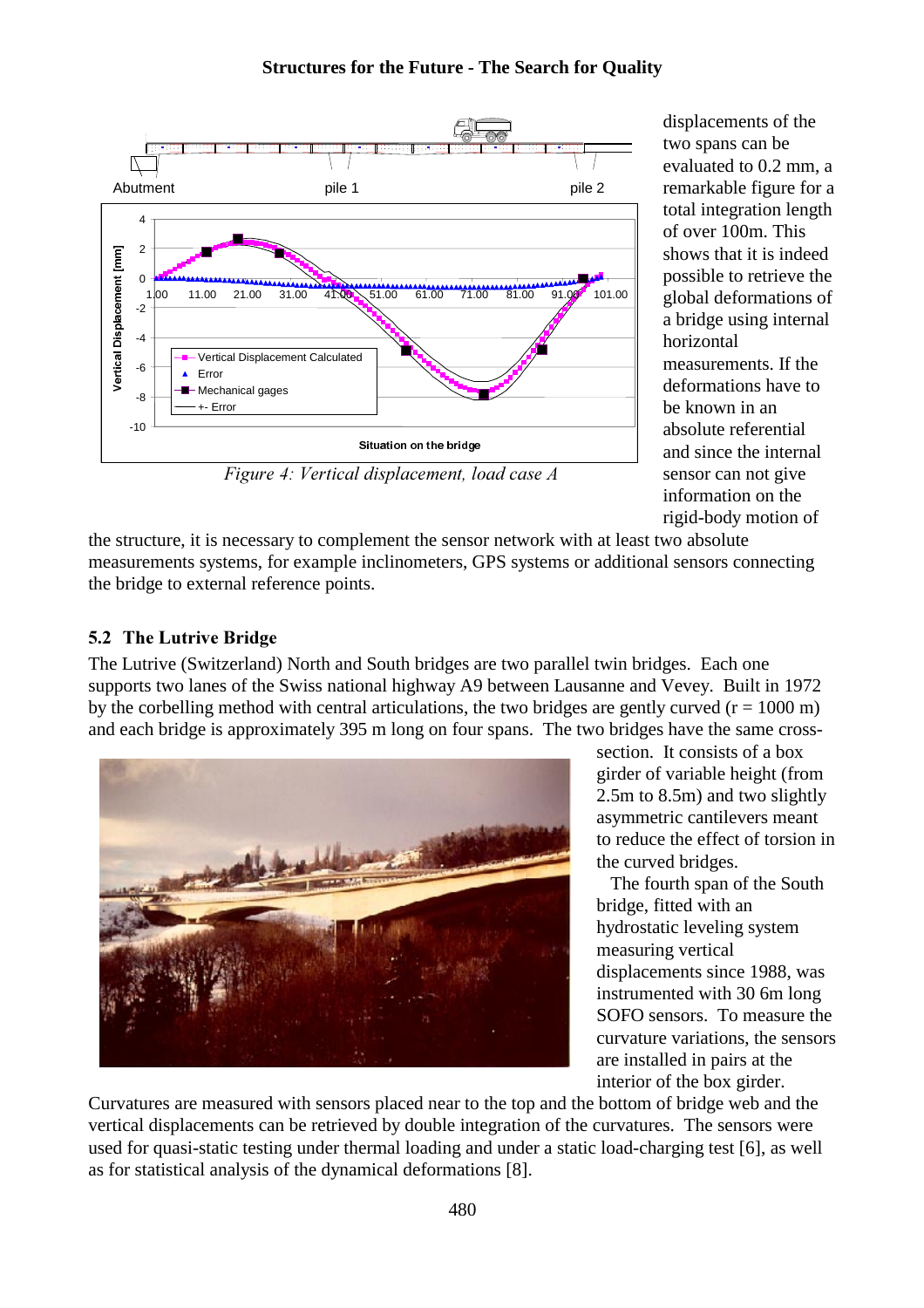The static measurements under thermal loading extended during 24 hours between the 6th of July 1996 at 14h00 to the 7th of July 1996 at 14h00. The temperature difference measured between the upper and the lower slab oscillated between  $2.4^{\circ}$ C and  $5^{\circ}$ C. Measurements were performed each 2 hours during 20 minutes without stopping the traffic, sometimes necessitating a few trials before the bridge regained its calm after the passing of heavy vehicles.

The curvature evolution during 24 hours presents a cycle correlated to the temperature difference variations in the bridge. The temperature of the bridge is slightly higher after 24 hours. This non-



periodicity is retrieved on the curvature measurements. Taking into account the measurements obtained by an inclinometer placed at 10 m from the articulation and a null displacement on the pile as the border conditions for the double integration, the shape deformation  $V(x)$  is calculated for each temporal measurement. This function  $V(x,t)$ presents the vertical

Figure 6: Vertical displacement at quarter span under thermal loading

displacement of a point with co-ordinate x for each discrete measure at a time t. **Figure 6** shows the temporal comparison between the vertical displacements calculated with the fiber optic sensors and the hydrostatic leveling system for a point placed at quarter span. The hydrostatic leveling precision can be estimated to about  $\pm 5$  mm. The precision on the vertical displacement determined by the mathematical model can be obtained by a sensibility study of the model. Considering a precision of 10 µm for the reading unit, 2 cm for the vertical placement of the sensor, 2 cm for the sensors length and 10-5 radians for the inclinometer precision, a standard deviation of 20  $\mu$ m is obtained. This example shows the possibility of obtaining precise information about the vertical displacement of a single bridge span using only a reduced number of displacement sensors. A precision much higher than the one obtained by external measuring systems like optical or hydrostatic leveling can be achieved.

## 6. Conclusions

The benefits of structural monitoring are obvious. A continuous or at least regular monitoring of a structure increases the knowledge on its behavior and helps to guarantee its safety and to plan for maintenance interventions.

Besides short-gage strain sensors that measure directly the local properties of the construction materials, long-gage length deformation sensors can give additional and complementary information on the global behavior of the structure.